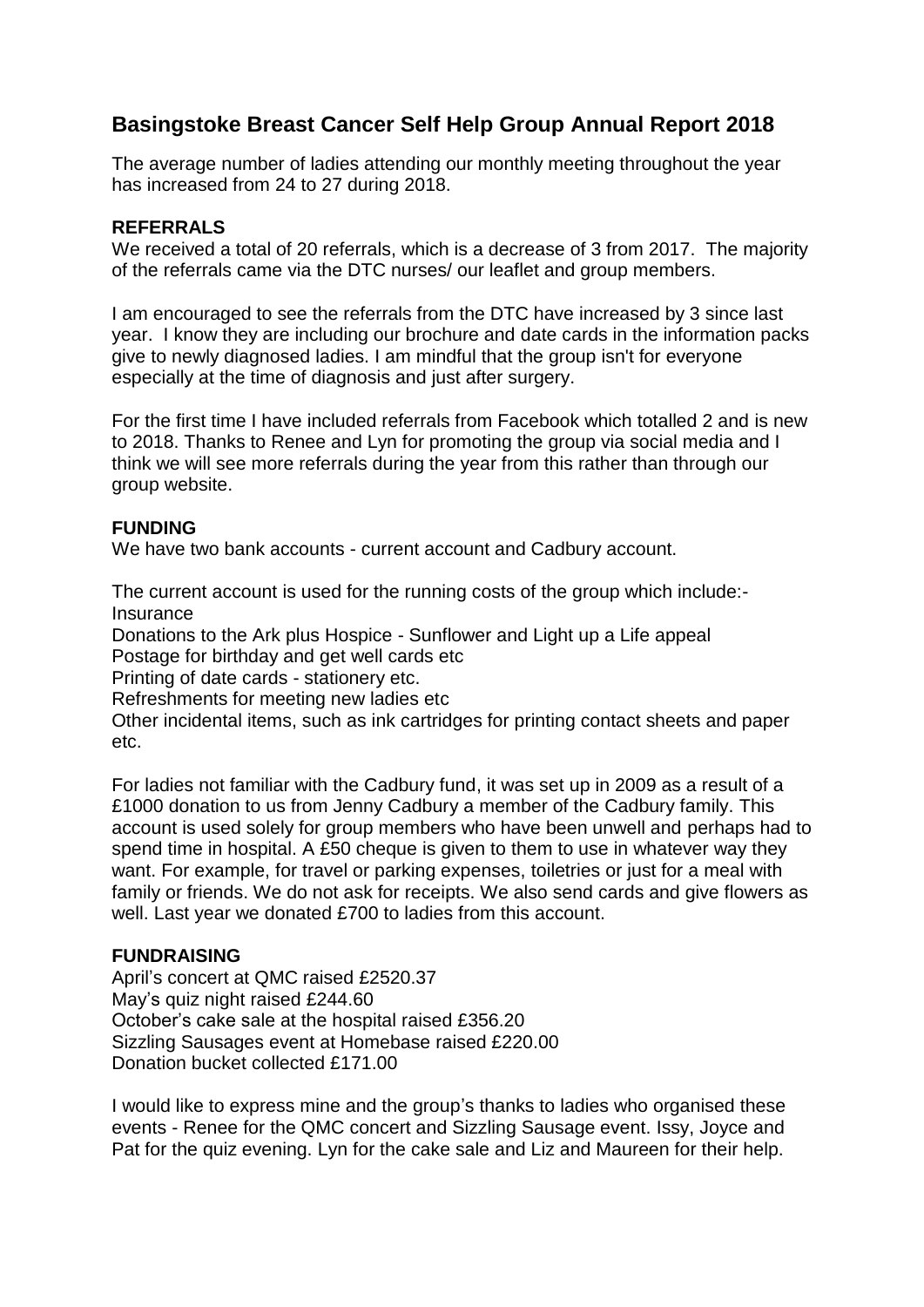AS YOU KNOW WE ARE NOT A REGISTERED CHARITY AND THE ONLY INCOME WE RECEIVE IS FROM FUNDRAISING EVENTS WE ORGANISE OURSELVES. THIS IS WHY IT IS MOST IMPORTANT THAT LADIES SUPPORT ANY FUNDRAISING ACTIVITY WE DO IN ORDER THAT MONEY CAN BE RAISED FOR THE GROUP

#### **NEW FOR 2018**

Facebook – Paula, our website manager set up a Facebook page for the group which Renee and Lyn now look after, publicising the group and any social or group event. As a result 2 ladies have joined the group after making contact with Renee. Having a Facebook page appears to have reduced the number of people making enquiries about the group via our website enquiry page - last year we only had 1 lady opposed to 5 the previous year.

Newsletter - Liz offered and is responsible for producing our monthly newsletter which is excellent and very informative. Each newsletter makes enjoyable reading with Liz adding a touch of humour in many of the articles. Liz is very happy to add any interesting article or information from ladies - please either phone her or if you're on email, forward it to her.

# **FUNDRAISING EVENTS**

STRICTLY ENTERTAINMENT was the title of our major fundraising event of the year and held in March at QMC - once again as our previous concerts it was organised by Renee and raised £2520.37. All the acts gave their time free of charge which resulted in more money being raised for the group.

QUIZ EVENING. Our fundraising committee of Joyce, Isabel and Pat organised a quiz evening in May which was held at Greywell Village Hall. The evening was most enjoyable and along with ladies of the group, their family and friends, they raised £244.60 for the group which is much appreciated.

CAKE SALE. This is an annual event which takes place every October (breast cancer awareness month) outside the Health Information Point (HiP) at the hospital. A total of £356.20 was raised in just two and a half hours. This was an INCREASE of £86.65 from the previous year and we could have made more if we had not run out of cakes!

SIZZLING SAUSAGES. This is the first time we have been involved in such a fundraising event which was held at the entrance of the Homebase store in Basingstoke over the weekend of 20th/21st October. A steady stream of customers throughout both days resulted in a profit of £220.00 was raised after deductions.

Prior to this event it was decided to order a fundraising bucket from Amazon and it was on display at both the cake sale and Sizzling Sausage event. As a result £171.00 was donated from these two events over three days so well worth the £11.88p which was the cost of the bucket.

# **DONATIONS MADE BY THE GROUP**

The group continues as in other years to make an annual donation to the Ark to show our appreciation for letting us hold our meeting here free of charge. In 2018 we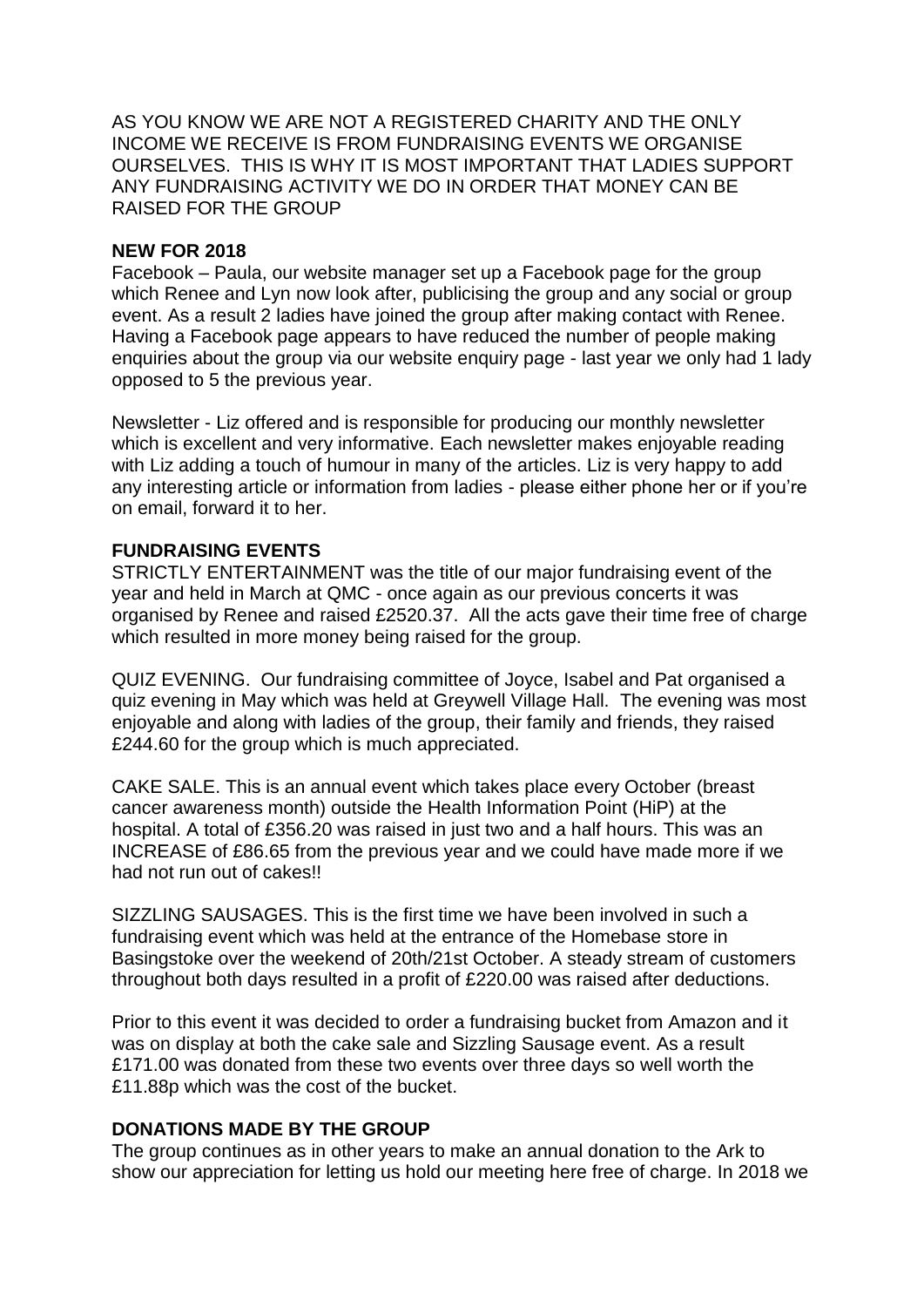made a donation of £800.

ST MICHAELS HOSPICE: We made two donations totalling £440 in memory of our friends of the group. This was for the Sunflower and Light up a Life event.

# **DONATIONS RECEIVED BY THE GROUP**

£1100 received from the WOTE Street Club. As in previous years this club continues to be very supportive of the group and once again made a generous donation to us. £300 received from the Lions who volunteered to serve drink at our concert at QMC.

Other donations received during the year have come from members of the public, and group along with their family and friends for which we are most grateful.

#### **PRINTING**

With the help from Wendi and her connections with Basingstoke and Deane Borough Council we were able to reduce our printing cost considerably this year. This year the total group cost of printing was £386.73 and this was for leaflets, date cards plus flyers and tickets for Renee's two events she is organising. From now on and with the help of Wendi we will ask these people to do all our printing.

# **GUEST SPEAKERS**

As in previous years we continue to have guest speakers and this year was no exception.

February: We very much enjoyed hearing about the work of the Hampshire and IOW Air Ambulance Service given by Ryland Lee The group was very happy to make a cheque donation of £50 which was increased by ladies of the group to £79.31 to this excellent organisation.

April: The group welcomed Hannah Varian a radiologist from the Candover Centre who told us about the work and future plans for this excellent radiotherapy department opposite the Ark. Having this radiotherapy centre in Basingstoke has been invaluable and saved many local people from the surrounding area having to travel to Southampton for treatment thereby reducing travelling time and cost for them.

May: This month is reserved for Kevin Harris the consultant surgeon here at the hospital who is always willing to answer ladies' questions and tells us what's new in breast cancer treatment. Most of the ladies in the group know him professionally but it is nice to see him outside of his clinic and see a different side to him. We are most grateful that he comes to our meeting especially after a long and at times difficult day in the hospital.

June: This month we welcomed two speakers - Barbara Parry who is a senior research dietitian in the breast unit at Royal Hampshire County Hospital in Winchester and Penny Erickson who is a chef and wrote the chemo cookery book as a result of her husband undergoing chemotherapy for cancer.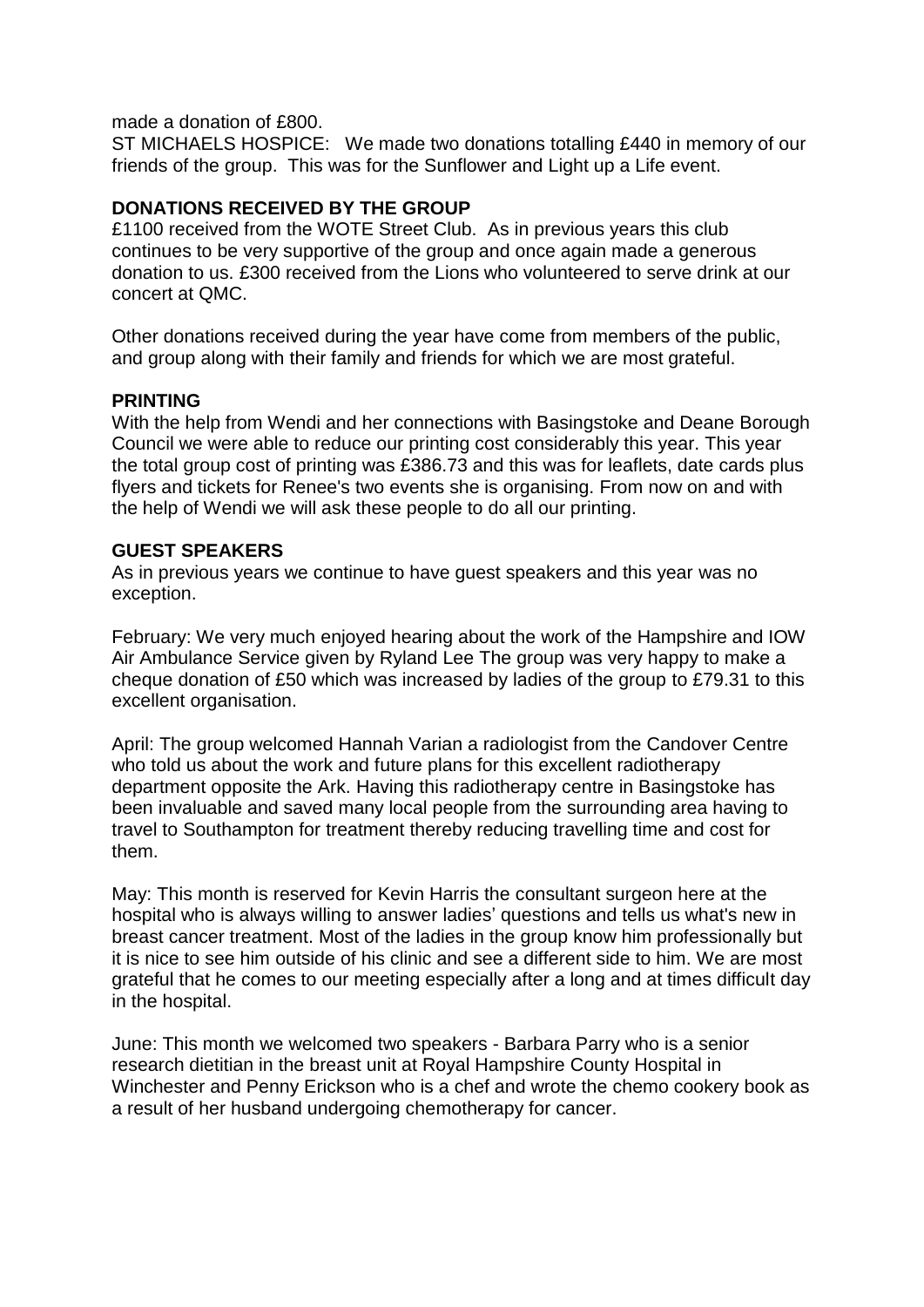July: We welcomed Tracy Street, Engagement Lead Macmillan Cancer support for South of England and surrounding areas plus Lucy Crane who is also a member of the Macmillan supportive care team. Both ladies very kindly told us about the history and background of the Macmillan organisation and answered numerous questions from the group.

October: Lizzie lead cancer nurse at the DTC (diagnosis and treatment centre) and Francesca lead cancer trials nurse from Winchester told us about the new and exciting research currently being undertaken in respect of breast cancer. Lizzie told us about the work and new initiatives being planned for the DTC. Francesca told us for new trials being undertaken regarding breast cancer and subsequent treatment.

November: This month has always been reserved for Miss Stebbing consultant surgeon here at the hospital who was a great favourite with the ladies of the group and has now retired. Although enquiries were made for her replacement Mrs Rosie Stanton to come to the November meeting it was felt it was too early for her as she only took up the post in September. It is hoped she will come in November 2019

Gary Burrow Community Health Development Manager kindly came as our speaker for November and told the group about wanting to start an exercise class for ladies who specifically had breast cancer surgery. He is offering to do a free taster session in January/February and if enough ladies are interested he will organise weekly classes.

WE LOOK FORWARD TO WELCOMING NEW AND REGULAR SPEAKERS DURING THIS COMING YEAR.

#### **WEBSITE**

This year Paula the manager of the Health Information Point at the hospital kindly offered to take over and look after the group website which I was delighted to accept. She initially updated our current website and gave it a new and fresh look which was great plus adding new photographs of various group outings etc.

In May 2019 our existing contract with Go Daddy runs out and Paula has suggested we change to a more modern website provider. This will result in a new looking website and one which is easier for people to follow. We will also be able to add our Facebook and newsletter information onto it as well.

# **SOCIAL OUTINGS FOR 2018**

This year we had three outings which were well attended and enjoyed by everyone.

1). July was a busy month as we had two outings within a week of each other. 15 ladies enjoyed a nostalgic lunch trip on the Watercress Line which ran from Alresford to Ropley and back. The lunch was excellent and everyone decided it is something we will want to do again in 2019 - this time for a cream tea!!

2). Canal trip. This continues to be a very popular social event with 36 ladies from the group along with family and friends enjoyed a leisurely evening trip on the Basingstoke canal. This was made all the more enjoyable by the fish and chip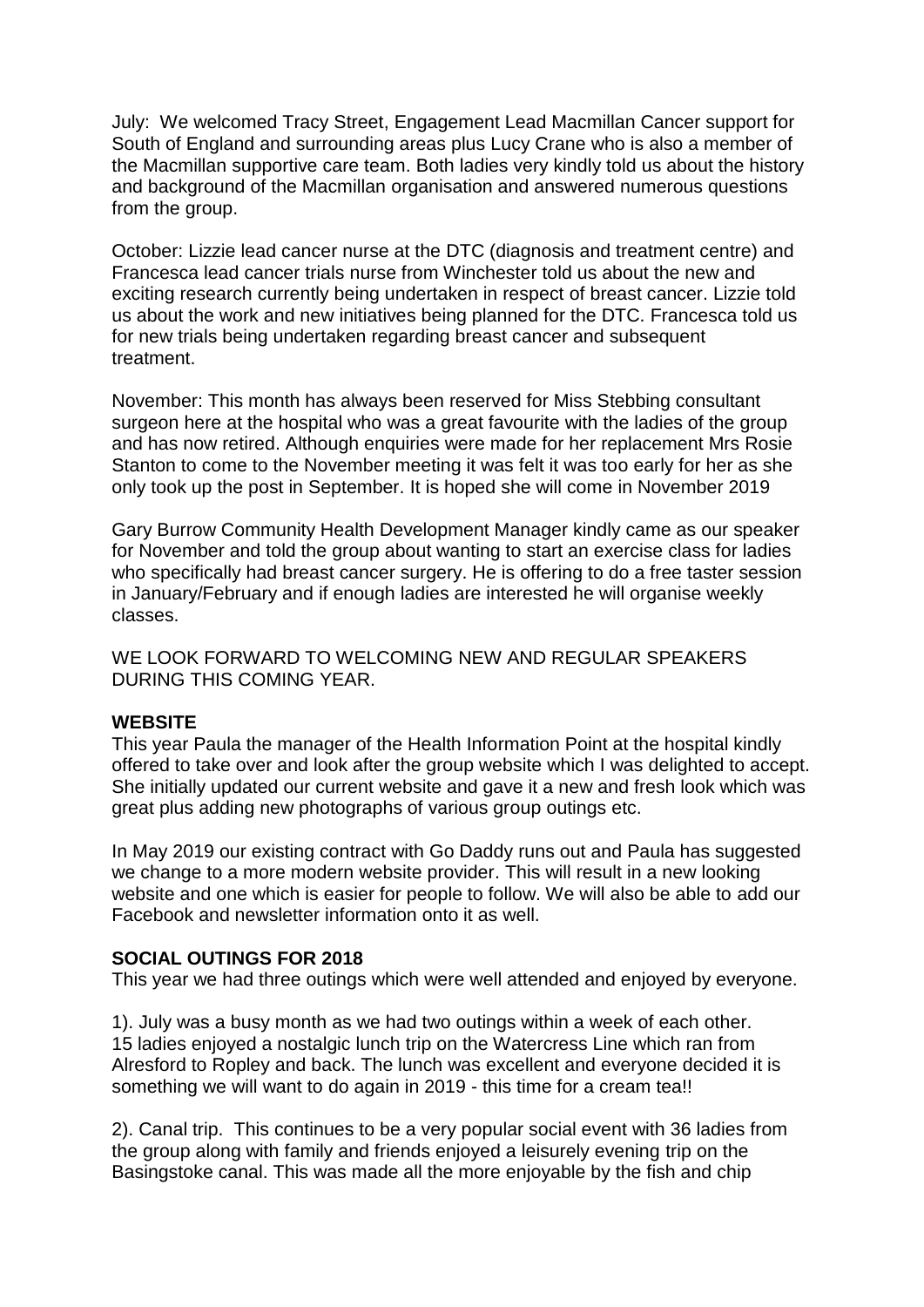supper at the start of the trip and alcohol being served on board. For the past 5 years this trip has been a permanent fixture in our social calendar and I expect it will continue to be so for many more years to come.

3). The Vyne NT House. In October, 10 ladies enjoyed a private guided tour around this lovely house where our guide Peter told us the history of the house and stories of its previous owners and visitors. Afterwards ladies enjoyed a light lunch in the restaurant.

# **MORE OUTINGS BEING PLANNED FOR 2019**

A FARM WALK in February has very kindly been organised by Joyce ASHE PARK GARDENS - OVERTON in June for tour and cream tea afterward very kindly organised by Anne Knight CANAL TRIP - JULY WARERCRESS LINE TBA

In the last six months of 2018 we had the largest continual number of ladies attending each of our monthly meetings than in any time since the group started in 2003.

# **SUMMARY**

2018 has seen new ladies join the group as in previous years - the most popular way has been through word of mouth. Facebook is proving to be a new way of reaching the wider section of ladies although our website is still a great opportunity for people to see and get information about the group and what we do.

This group is about and for ladies who have had breast cancer - moving forward with their lives with the help of family and friends. Every lady in this group has and continues to play a very important part in its success and at this point I would like to mention a few.

# **RENEE, OUR TREASURER**

Renee has organised the majority of last year's fundraising events which has included the concert at QMC in April; menu choices for our canal trip in July; the skittles evening in August; the Sizzling Sausage event in September and our Christmas dinner in December.

Renee is also involved in other aspects of the group which include:-

1) Holding meetings with QMC to discuss format of the concert and payment.

2) Throughout the year attending local folk clubs and seeking out acts for our annual fundraising concert. Compiling the programme - ordering costumes- etc.

3) Collection of money for the canal trip and Christmas dinner

4) Arranging food for skittles evening

5) and Christmas Dinner

# FINANCES

1). As our treasurer, Renee is also responsible for looking after both our current and Cadbury accounts and monitoring the groups expenditure. She also produces a printed spread sheet once a month which she gives me, along with the copy of our monthly income/expenditure which is available for everyone to view at each meeting.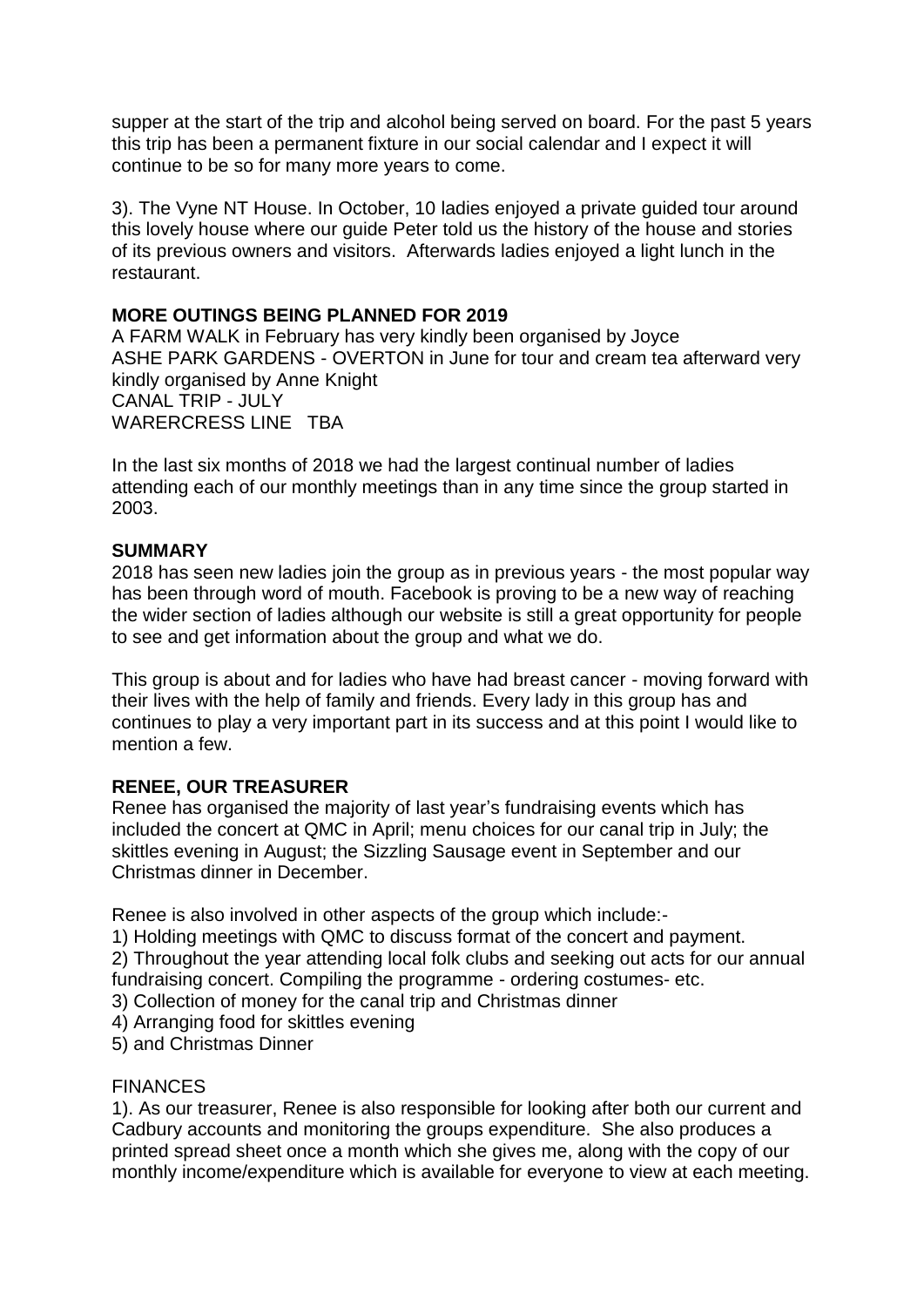2). Renee also collects and banks the money raised from the teas/coffees plus any money collected for outings etc.

3) All the cash and cheques given to the group needs to be paid into our bank accounts in the town centre. This in itself is very time consuming especially waiting for all the coins to be checked. It is a big responsibility handing and accounting for the group's money which like many aspects of running a group like ours goes on behind the scenes.

Renee and I meet on a regular basis outside the group when cheques need to be signed - our cheques require two signatures and we also exchange ideas.

Renee also meets new ladies and makes home visits to new and existing ladies as well.

As with everything that runs smoothing people do not realise how much is involved in the behind the scenes and without all her help and involvement this group would not be as well-run as it is. Renee helps me enormously in the day to day running of the group and I want to thank her publicly at this meeting for all her help. THANK YOU VERY MUCH RENEE.

# **LYN, OUR SECRETARY**

Thank you Lyn for all the excellent minutes you produce which are an accurate record of our monthly meetings. Lyn has always forwarded the minutes and photographs to the person looking after our website so they can be added to our website to keep it up to date. Lyn now forwards these to Paula who does an excellent job.

Lyn also contacts our guest speakers with information about date time and location of the Ark - sometimes by email or in the case of Mr Harris or the DTC nurses it's just a phone call to the secretary.

Lyn organised last year's very successful cake sale which as in previous years was held outside the Health Information Point at the hospital. This year both Liz and Maureen helped her which I know she really appreciated. I know Lyn is very appreciative of all the cakes donated by ladies of the group.

Lyn along with Wendi make the most delicious cakes which we all enjoy at our meetings. I just want to remind everyone that both Lyn and Wendi make and donate these cakes to our meetings and have NEVER ASKED FOR ANY PAYMENT TO COVER COST OF THE INGREDIENTS. They pay for all the ingredients themselves which I think speaks volumes for both these two ladies about their generosity and commitment to the group. I would publicly like to thank both ladies for this on behalf of myself and all the ladies in the group. THANK YOU BOTH VERY MUCH.

# **LIZ**

In the summer Liz offered to produce our newsletter which was originally started by Kirsten but due to her work commitments she was unable to continue. As such a lot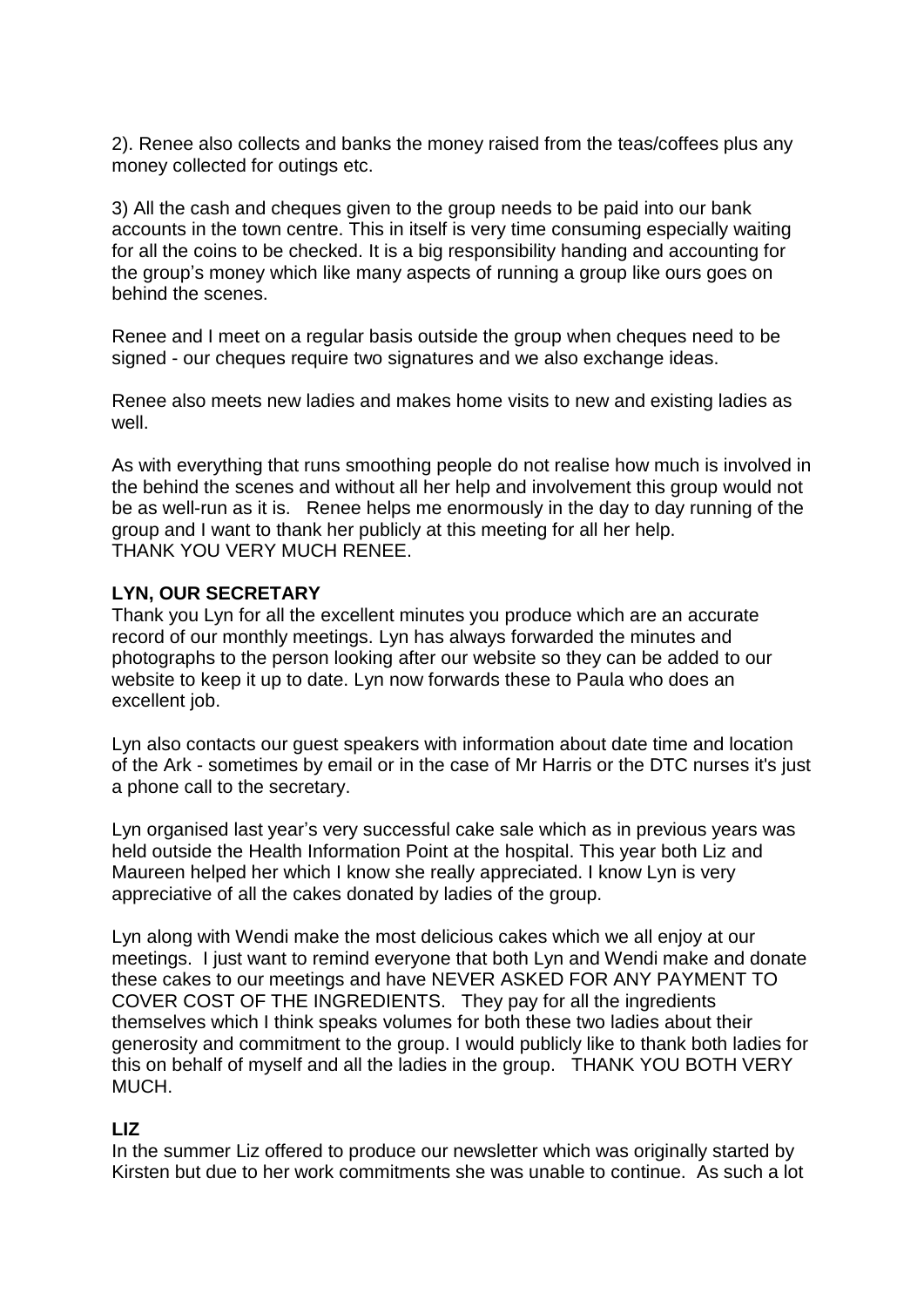goes on in the group Liz has decided to produce this newsletter monthly in order to keep everyone up to date with group events. The newsletter is printed and handed to each lady at the start of our monthly meeting and from comments received ladies have found most useful to take home and read it at in their own home.

Liz also sends it to ladies who have an email address - thereby keeping everyone informed as to the group activities especially for ladies unable to come to some of our meetings.

I'm sure you will agree with me Liz has done a tremendous job and produced a very interesting and informative newsletter. Visually it is very attractive and I'm always amazed how much information she can get onto one page.

This monthly newsletter will now be uploaded onto our new website so will reach a greater number of people viewing our website. Hopefully any new ladies considering joining the group will be able to see that there is life after breast cancer and want either to contact us or come to our meetings.

Our newsletter - like our website and Facebook page is our shop window of the group and is the way forward to letting newly diagnosis ladies of our existence.

ON BEHALF OF ALL THE LADIES IN THE GROUP THANK YOU LIZ.

# **FUNDRAISING COMMITTEE**

Joyce, Isabel and Pat are our fundraising committee and organised our quiz evening in May last year. Joyce is organising a charity farm walk which will take place next month and proceeds will be donated to the group. Both Joyce and Isabel have walked the route and I hope as many if you along with family can come as I think it's going to be a fun afternoon. THANK YOU JOYCE, ISABEL, PAT

DOREEN: Thank you for organising quizzes during the year which are very popular with the ladies and also for buying small token gifts for the winners.

#### **EXTERNAL EVENTS**

In September I was asked by Tracy Street Engagement Lead Macmillan support team to give a talk about the group at the Apollo Hotel. It was an interesting day meeting other organisations and people offering help mainly to people with cancer. Lyn, Renee and Doreen came to offer support and I think we all found it an interesting day.

I am always very happy to attend meetings to give a talk about the group as this is an excellent way to publicise the group.

In October Liz and I attended the Wessex Social Capital Workshop which was held in Southampton to promote Cancer Awareness across Hampshire - IOW -Dorset - Portsmouth and Bournemouth. It is a new inactive being set up hoping to spread awareness especially amongst minority groups to tell them the importance of seeking medical help especially for all types of cancer.